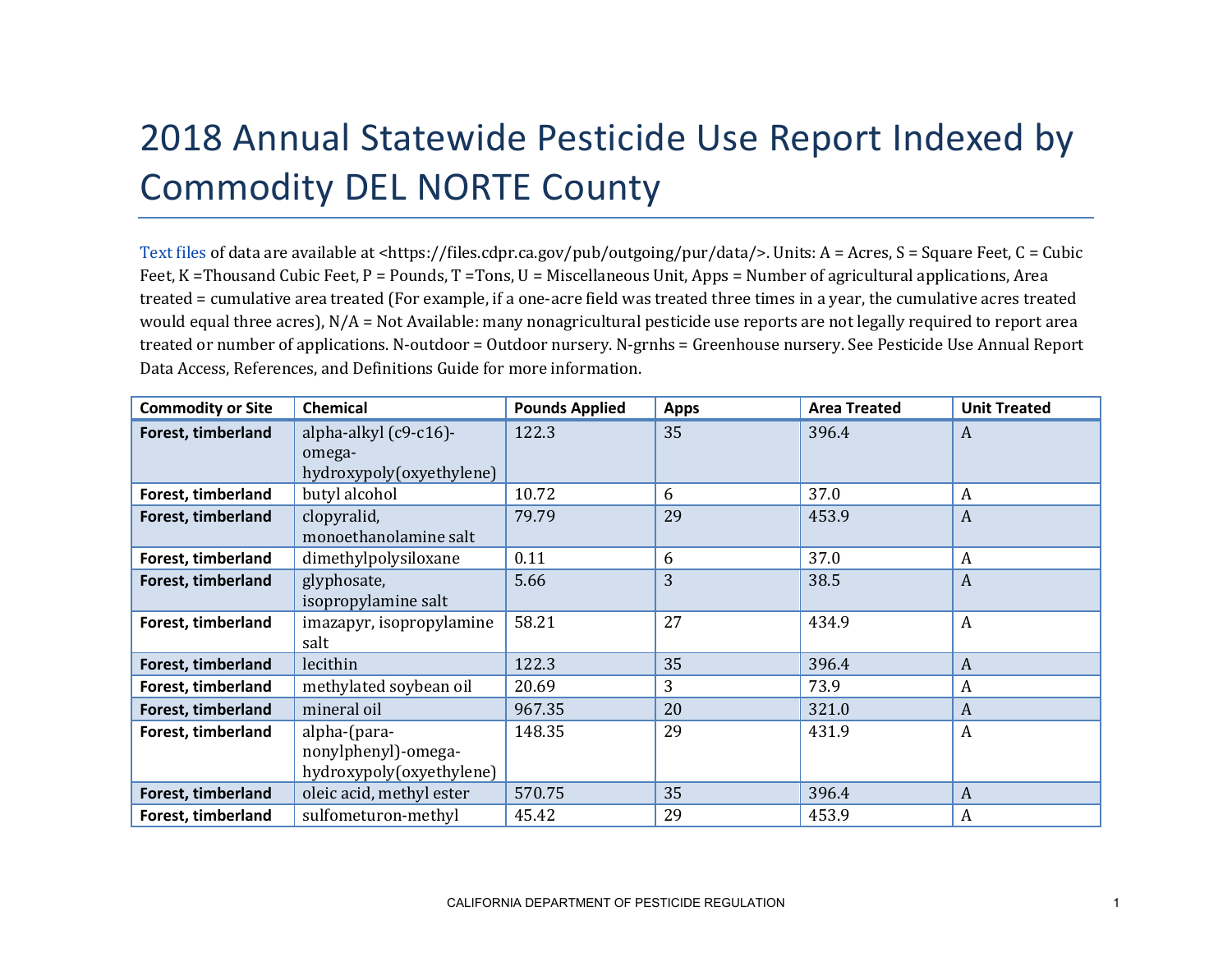| <b>Commodity or Site</b>        | Chemical                           | <b>Pounds Applied</b> | <b>Apps</b>    | <b>Area Treated</b> | <b>Unit Treated</b> |
|---------------------------------|------------------------------------|-----------------------|----------------|---------------------|---------------------|
| Forest, timberland              | tall oil fatty acids               | 105.84                | 20             | 321.0               | $\boldsymbol{A}$    |
| Forest, timberland              | triclopyr, butoxyethyl<br>ester    | 2,154.65              | 59             | 749.2               | $\boldsymbol{A}$    |
| Landscape<br>maintenance        | chlorothalonil                     | 3.0                   | N/A            | N/A                 | N/A                 |
| Landscape<br>maintenance        | glyphosate,<br>isopropylamine salt | 11.94                 | N/A            | N/A                 | N/A                 |
| Landscape<br>maintenance        | mancozeb                           | 1.5                   | N/A            | N/A                 | N/A                 |
| Landscape<br>maintenance        | propiconazole                      | 1.02                  | N/A            | N/A                 | N/A                 |
| N-grnhs plants in<br>containers | abamectin                          | 0.01                  | 3              | 0.87                | $\boldsymbol{A}$    |
| N-grnhs plants in<br>containers | abamectin                          | 0.09                  | 19             | 263,500.0           | S                   |
| N-grnhs plants in<br>containers | acephate                           | 0.56                  | $\mathbf{1}$   | 0.55                | $\boldsymbol{A}$    |
| N-grnhs plants in<br>containers | acephate                           | 1.27                  | $\overline{4}$ | 44,750.0            | S                   |
| N-grnhs plants in<br>containers | azoxystrobin                       | 0.41                  | 12             | 14.28               | $\boldsymbol{A}$    |
| N-grnhs plants in<br>containers | azoxystrobin                       | 3.72                  | 80             | 1,397,250.0         | S                   |
| N-grnhs plants in<br>containers | n6-benzyl adenine                  | 0.04                  | 10             | 1.29                | $\overline{A}$      |
| N-grnhs plants in<br>containers | n6-benzyl adenine                  | 0.04                  | 9              | 45,000.0            | S                   |
| N-grnhs plants in<br>containers | bifenazate                         | 0.99                  | 17             | 312,500.0           | S                   |
| N-grnhs plants in<br>containers | chlorfenapyr                       | 0.38                  | 14             | 138,750.0           | S                   |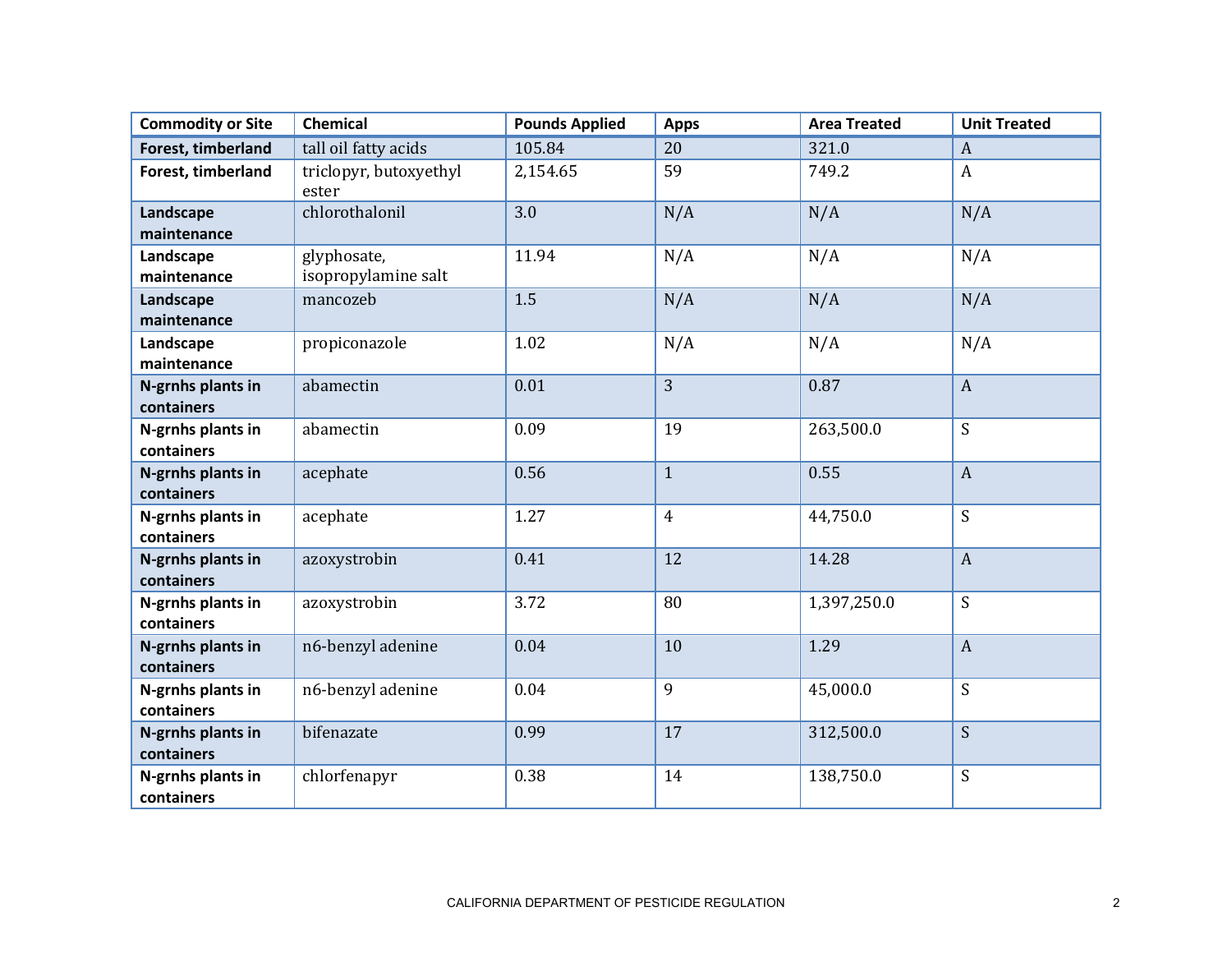| <b>Commodity or Site</b>        | <b>Chemical</b>                              | <b>Pounds Applied</b> | <b>Apps</b>    | <b>Area Treated</b> | <b>Unit Treated</b> |
|---------------------------------|----------------------------------------------|-----------------------|----------------|---------------------|---------------------|
| N-grnhs plants in<br>containers | chlorothalonil                               | 6.52                  | $\overline{4}$ | 87,500.0            | S                   |
| N-grnhs plants in<br>containers | clarified hydrophobic<br>extract of neem oil | 17.46                 | 14             | 136,500.0           | S                   |
| N-grnhs plants in<br>containers | copper sulfate<br>(pentahydrate)             | 0.13                  | $\overline{2}$ | 0.16                | $\boldsymbol{A}$    |
| N-grnhs plants in<br>containers | copper sulfate<br>(pentahydrate)             | 0.76                  | 11             | 116,500.0           | S                   |
| N-grnhs plants in<br>containers | daminozide                                   | 1.66                  | 3              | 0.36                | $\mathbf{A}$        |
| N-grnhs plants in<br>containers | daminozide                                   | 68.57                 | 47             | 255,355.0           | S                   |
| N-grnhs plants in<br>containers | diquat dibromide                             | 8.39                  | 3              | 112,500.0           | S                   |
| N-grnhs plants in<br>containers | fenhexamid                                   | 1.88                  | 5              | 70,000.0            | S                   |
| N-grnhs plants in<br>containers | flurprimidol                                 | 0.03                  | $\overline{4}$ | 6.21                | $\boldsymbol{A}$    |
| N-grnhs plants in<br>containers | fosetyl-al                                   | 1.3                   | $\mathbf{1}$   | 1.4                 | $\boldsymbol{A}$    |
| N-grnhs plants in<br>containers | fosetyl-al                                   | 0.65                  | $\mathbf{1}$   | 30,000.0            | S                   |
| N-grnhs plants in<br>containers | gibberellins                                 | 0.04                  | 10             | 1.29                | $\boldsymbol{A}$    |
| N-grnhs plants in<br>containers | gibberellins                                 | 0.08                  | 16             | 80,500.0            | S                   |
| N-grnhs plants in<br>containers | glyphosate,<br>isopropylamine salt           | 10.97                 | 3              | 3.15                | $\boldsymbol{A}$    |
| N-grnhs plants in<br>containers | glyphosate,<br>isopropylamine salt           | 67.79                 | 21             | 822,560.0           | S                   |
| N-grnhs plants in<br>containers | imidacloprid                                 | 1.24                  | $\overline{4}$ | 7.07                | $\boldsymbol{A}$    |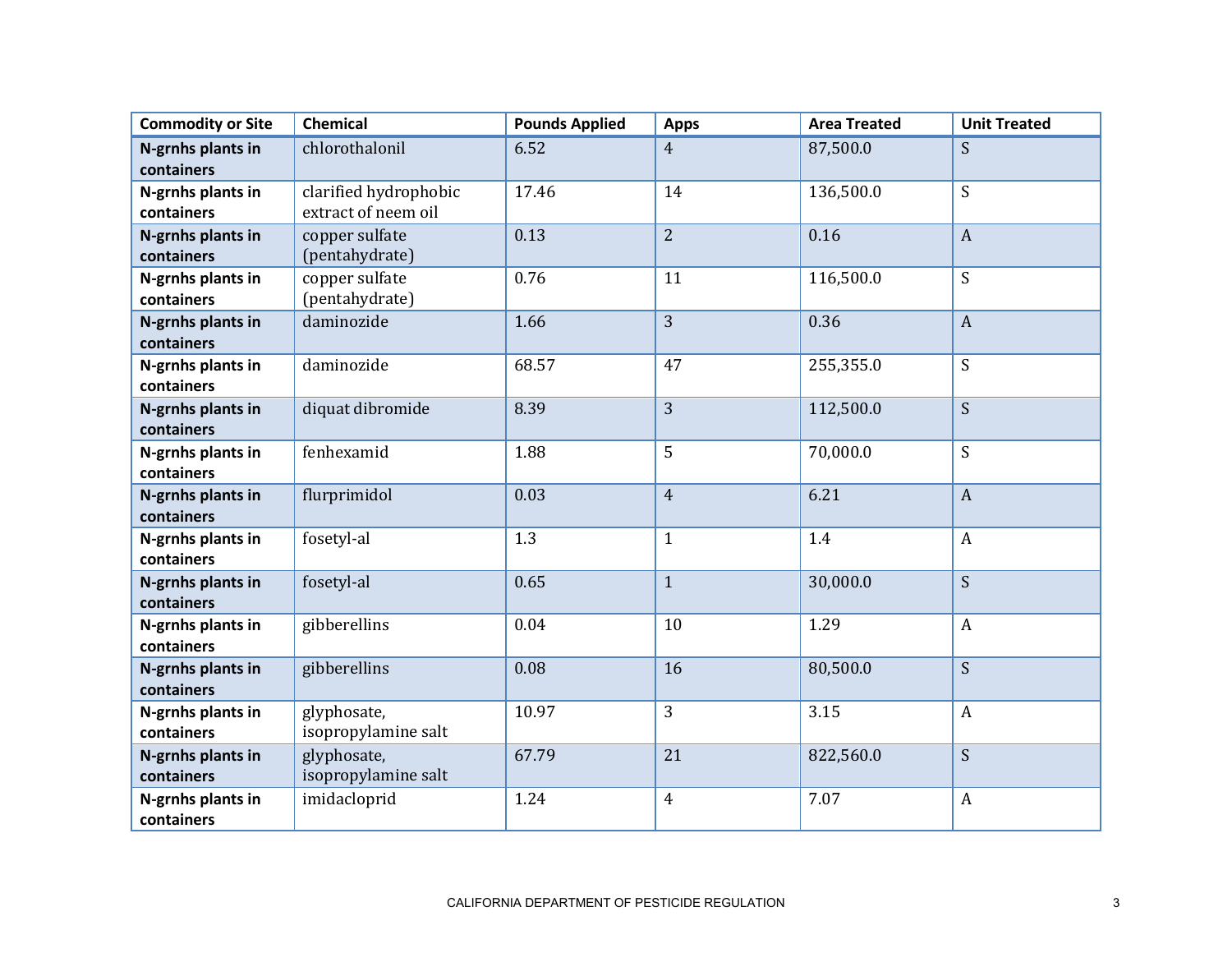| <b>Commodity or Site</b>        | <b>Chemical</b>      | <b>Pounds Applied</b> | <b>Apps</b>    | <b>Area Treated</b> | <b>Unit Treated</b> |
|---------------------------------|----------------------|-----------------------|----------------|---------------------|---------------------|
| N-grnhs plants in<br>containers | imidacloprid         | 3.8                   | 30             | 834,000.0           | S                   |
| N-grnhs plants in<br>containers | iprodione            | 0.28                  | 11             | 19.25               | $\boldsymbol{A}$    |
| N-grnhs plants in<br>containers | iprodione            | 0.65                  | 29             | 1,375,000.0         | S                   |
| N-grnhs plants in<br>containers | mefenoxam            | 0.03                  | $\mathbf{1}$   | 70,000.0            | S                   |
| N-grnhs plants in<br>containers | methiocarb           | 0.22                  | $\mathbf{1}$   | 0.02                | $\overline{A}$      |
| N-grnhs plants in<br>containers | methiocarb           | 0.12                  | $\mathbf{1}$   | 2,000.0             | S                   |
| N-grnhs plants in<br>containers | paclobutrazol        | 0.08                  | 10             | 1.9                 | $\overline{A}$      |
| N-grnhs plants in<br>containers | paclobutrazol        | 0.01                  | $\overline{2}$ | 20,000.0            | S                   |
| N-grnhs plants in<br>containers | pcnb                 | 6.3                   | $\overline{4}$ | 320,000.0           | S                   |
| N-grnhs plants in<br>containers | propiconazole        | 0.05                  | 3              | 12,900.0            | S                   |
| N-grnhs plants in<br>containers | streptomycin sulfate | 0.42                  | $\mathbf{1}$   | 1.4                 | $\mathbf{A}$        |
| N-grnhs plants in<br>containers | streptomycin sulfate | 0.21                  | $\mathbf{1}$   | 30,000.0            | S                   |
| N-grnhs plants in<br>containers | thiophanate-methyl   | 16.25                 | 10             | 17.85               | $\mathbf{A}$        |
| N-grnhs plants in<br>containers | thiophanate-methyl   | 49.29                 | 35             | 1,835,000.0         | S                   |
| N-grnhs plants in<br>containers | uniconizole-p        | < 0.01                | 5              | 0.56                | $\overline{A}$      |
| <b>N-outdr flower</b>           | acephate             | 48.06                 | 16             | 99.08               | $\boldsymbol{A}$    |
| <b>N-outdr flower</b>           | acetamiprid          | 26.02                 | 39             | 222.32              | $\overline{A}$      |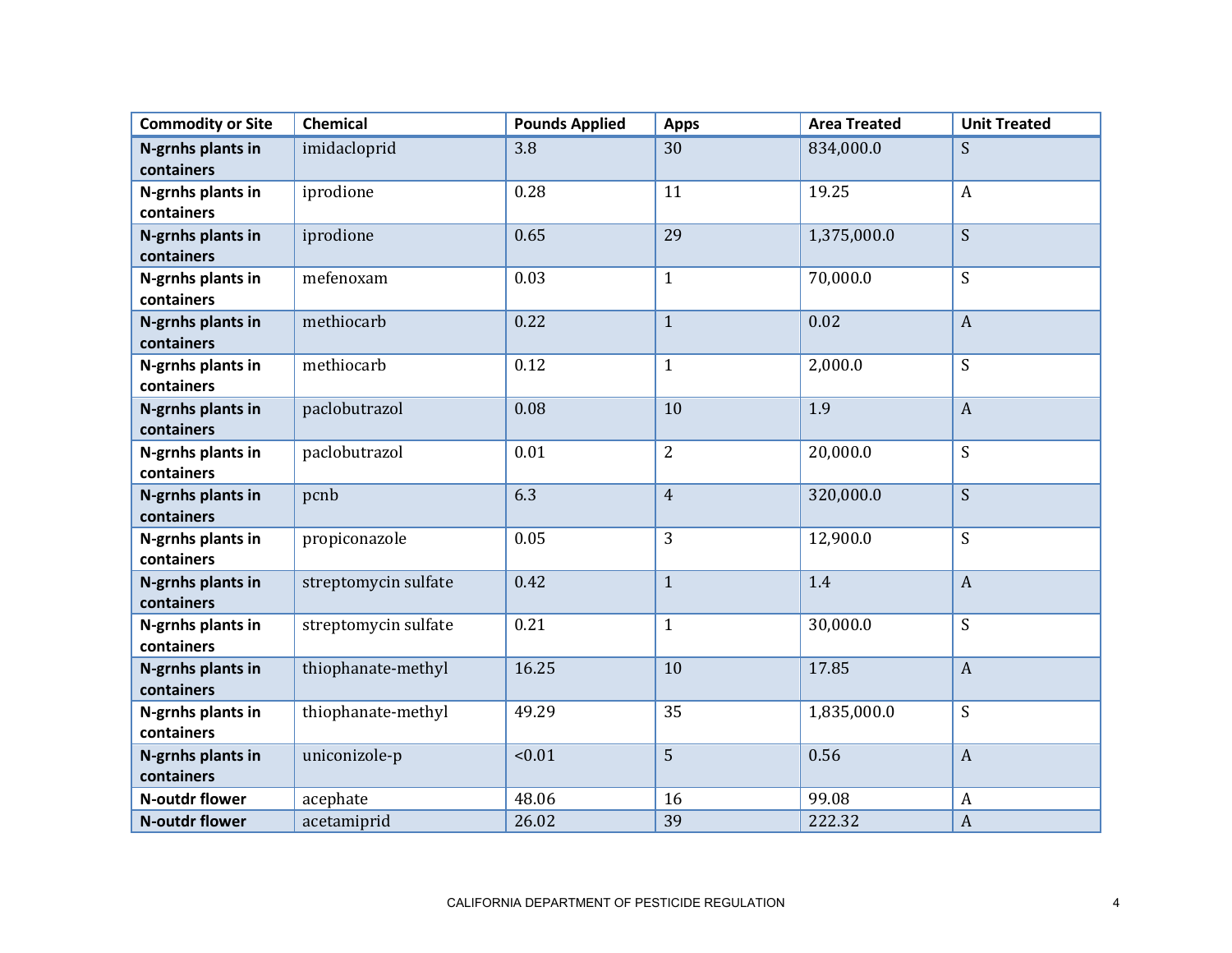| <b>Commodity or Site</b> | <b>Chemical</b>                          | <b>Pounds Applied</b> | <b>Apps</b>     | <b>Area Treated</b> | <b>Unit Treated</b> |
|--------------------------|------------------------------------------|-----------------------|-----------------|---------------------|---------------------|
| <b>N-outdr flower</b>    | alpha-alkyl (c9-c11)-                    | 2.97                  | 12              | 69.1                | $\boldsymbol{A}$    |
|                          | omega-                                   |                       |                 |                     |                     |
| <b>N-outdr flower</b>    | hydroxypoly(oxyethylene)<br>azoxystrobin | 4.35                  | $\overline{4}$  | 8.7                 | $\overline{A}$      |
|                          |                                          |                       |                 |                     |                     |
| <b>N-outdr flower</b>    | alpha-(para-tert-<br>butylphenyl)-omega- | 9.83                  | 3               | 30.5                | $\boldsymbol{A}$    |
|                          | hydroxypoly(oxyethylene)                 |                       |                 |                     |                     |
|                          | phosphate                                |                       |                 |                     |                     |
| <b>N-outdr flower</b>    | captan                                   | 304.34                | 22              | 123.27              | $\overline{A}$      |
| N-outdr flower           | captan                                   | 993.03                | 18              | 15,078,700.0        | $\mathbf U$         |
| <b>N-outdr flower</b>    | carboxin                                 | 234.52                | 22              | 129.62              | $\overline{A}$      |
| <b>N-outdr flower</b>    | carboxin                                 | 461.75                | $\overline{12}$ | 9,579,000.0         | $\mathbf U$         |
| <b>N-outdr flower</b>    | chlorothalonil                           | 3,838.58              | 598             | 4,789.42            | $\overline{A}$      |
| <b>N-outdr flower</b>    | chlorpropham                             | 230.34                | 16              | 97.93               | $\overline{A}$      |
| <b>N-outdr flower</b>    | copper diammonium                        | 1,528.95              | 219             | 2,022.62            | $\overline{A}$      |
|                          | diacetate complex                        |                       |                 |                     |                     |
| <b>N-outdr flower</b>    | copper hydroxide                         | 6,484.05              | 679             | 5,144.99            | $\overline{A}$      |
| <b>N-outdr flower</b>    | copper oxychloride                       | 287.63                | 107             | 785.9               | $\overline{A}$      |
| <b>N-outdr flower</b>    | diethylene glycol                        | 1.05                  | $\mathbf{1}$    | 5.05                | $\overline{A}$      |
| <b>N-outdr flower</b>    | dimethylpolysiloxane                     | 6.9                   | 10              | 48.65               | $\overline{A}$      |
| <b>N-outdr flower</b>    | diquat dibromide                         | 8.51                  | 6               | 39.0                | $\overline{A}$      |
| <b>N-outdr flower</b>    | diuron                                   | 1,325.05              | 149             | 1,151.19            | $\overline{A}$      |
| <b>N-outdr flower</b>    | ethoprop                                 | 1,314.99              | 124             | 344.18              | $\overline{A}$      |
| <b>N-outdr flower</b>    | fluazinam                                | 78.66                 | 26              | 151.2               | $\overline{A}$      |
| N-outdr flower           | glyphosate,                              | 877.53                | 66              | 552.24              | $\overline{A}$      |
|                          | isopropylamine salt                      |                       |                 |                     |                     |
| <b>N-outdr flower</b>    | imidacloprid                             | 67.01                 | 144             | 941.38              | $\overline{A}$      |
| <b>N-outdr flower</b>    | iprodione                                | 332.63                | 126             | 1,008.85            | $\mathbf{A}$        |
| <b>N-outdr flower</b>    | mancozeb                                 | 67.43                 | 14              | 75.0                | $\overline{A}$      |
| N-outdr flower           | mefenoxam                                | 112.64                | 58              | 195.25              | $\overline{A}$      |
| <b>N-outdr flower</b>    | metam-sodium                             | 61,780.16             | 36              | 198.4               | $\overline{A}$      |
| N-outdr flower           | napropamide                              | 355.54                | 23              | 194.75              | $\boldsymbol{A}$    |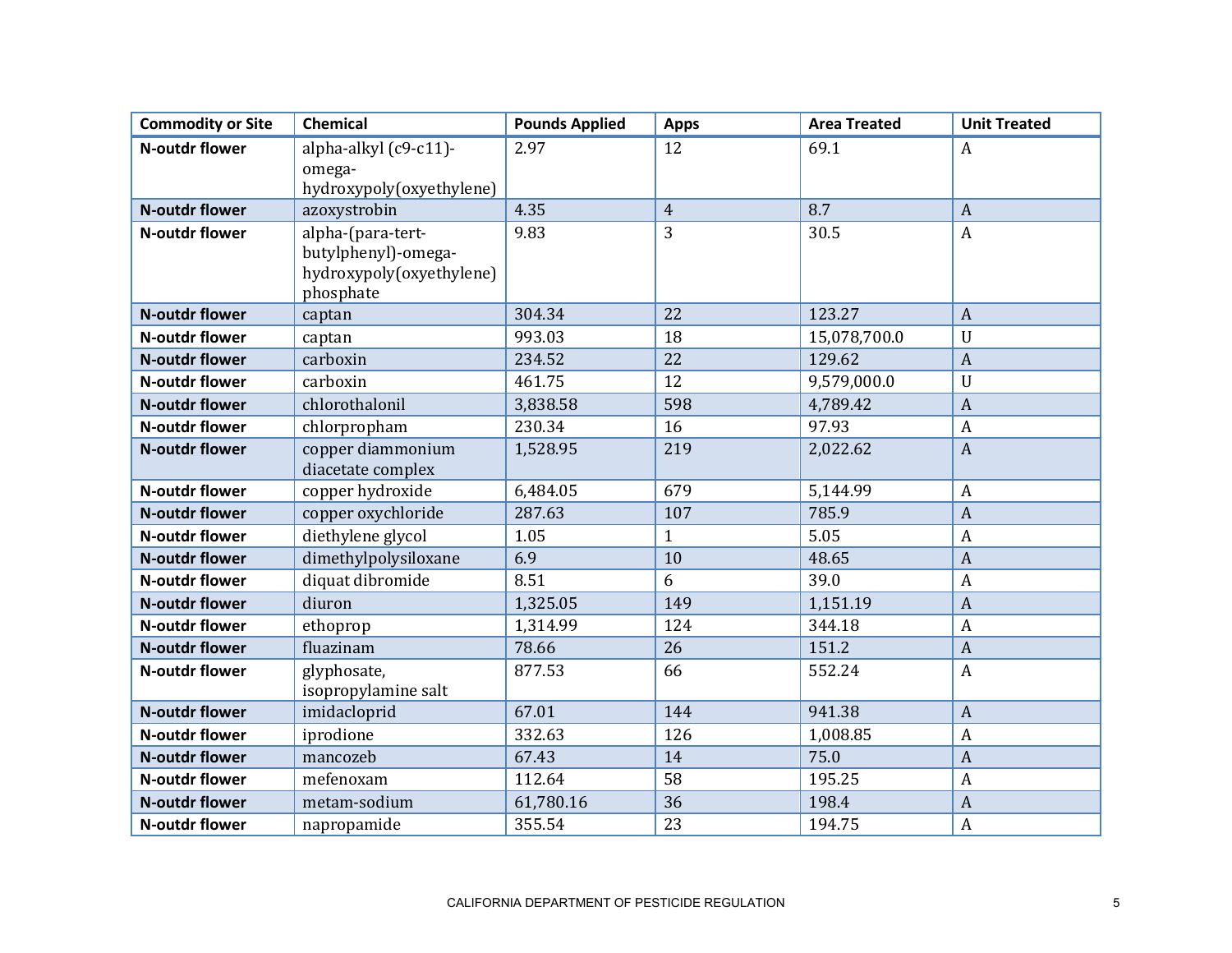| <b>Commodity or Site</b>        | <b>Chemical</b>                                                 | <b>Pounds Applied</b> | <b>Apps</b>    | <b>Area Treated</b> | <b>Unit Treated</b> |
|---------------------------------|-----------------------------------------------------------------|-----------------------|----------------|---------------------|---------------------|
| <b>N-outdr flower</b>           | alpha-(para-<br>nonylphenyl)-omega-<br>hydroxypoly(oxyethylene) | 29.09                 | 3              | 20.61               | $\boldsymbol{A}$    |
| <b>N-outdr flower</b>           | pcnb                                                            | 396.31                | 24             | 138.02              | $\mathbf{A}$        |
| <b>N-outdr flower</b>           | pcnb                                                            | 1,048.7               | 18             | 15,078,700.0        | $\overline{U}$      |
| <b>N-outdr flower</b>           | permethrin                                                      | 138.07                | 95             | 729.47              | $\overline{A}$      |
| <b>N-outdr flower</b>           | phorate                                                         | 1,816.28              | 123            | 345.08              | $\overline{A}$      |
| <b>N-outdr flower</b>           | polyoxyethylene<br>polyoxypropylene                             | 27.05                 | 9              | 43.6                | $\boldsymbol{A}$    |
| <b>N-outdr flower</b>           | propylene glycol                                                | 1.05                  | $\mathbf{1}$   | 5.05                | $\overline{A}$      |
| <b>N-outdr flower</b>           | tall oil fatty acids                                            | 1.95                  | $\mathbf{1}$   | 5.05                | $\overline{A}$      |
| <b>N-outdr flower</b>           | tebuconazole                                                    | 39.62                 | 28             | 171.2               | $\overline{A}$      |
| <b>N-outdr flower</b>           | thiophanate-methyl                                              | 215.68                | 24             | 139.2               | $\overline{A}$      |
| <b>N-outdr flower</b>           | thiophanate-methyl                                              | 636.9                 | 12             | 9,579,000.0         | $\overline{U}$      |
| <b>N-outdr flower</b>           | thiram                                                          | 356.57                | 24             | 138.02              | $\overline{A}$      |
| <b>N-outdr flower</b>           | thiram                                                          | 996.28                | 18             | 15,078,700.0        | $\overline{U}$      |
| N-outdr plants in<br>containers | abamectin                                                       | 0.01                  | $\mathbf{1}$   | 0.43                | $\boldsymbol{A}$    |
| N-outdr plants in<br>containers | abamectin                                                       | 0.05                  | 10             | 141,250.0           | S                   |
| N-outdr plants in<br>containers | acephate                                                        | 0.56                  | $\mathbf{1}$   | 0.52                | $\boldsymbol{A}$    |
| N-outdr plants in<br>containers | acephate                                                        | 0.75                  | $\mathbf{1}$   | 25,000.0            | S                   |
| N-outdr plants in<br>containers | azoxystrobin                                                    | 1.23                  | 11             | 251,500.0           | S                   |
| N-outdr plants in<br>containers | n6-benzyl adenine                                               | < 0.01                | $\overline{2}$ | 10,000.0            | S                   |
| N-outdr plants in<br>containers | bifenazate                                                      | 0.69                  | 8              | 141,250.0           | $\overline{S}$      |
| N-outdr plants in<br>containers | chlorfenapyr                                                    | 0.1                   | $\overline{4}$ | 35,000.0            | S                   |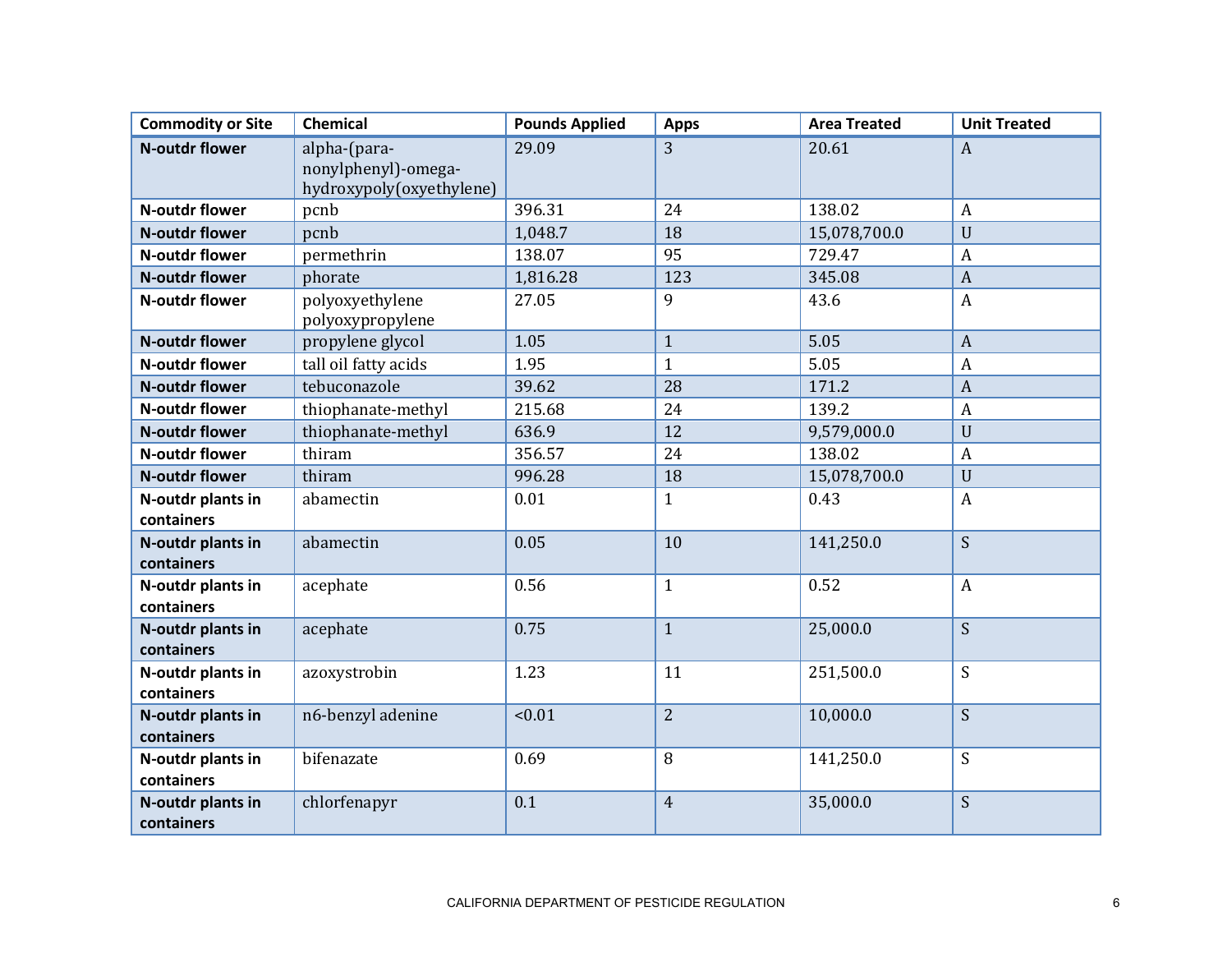| <b>Commodity or Site</b>        | <b>Chemical</b>                              | <b>Pounds Applied</b> | <b>Apps</b>    | <b>Area Treated</b> | <b>Unit Treated</b> |
|---------------------------------|----------------------------------------------|-----------------------|----------------|---------------------|---------------------|
| N-outdr plants in<br>containers | chlorothalonil                               | 22.06                 | 13             | 261,750.0           | S                   |
| N-outdr plants in<br>containers | clarified hydrophobic<br>extract of neem oil | 2.48                  | 3              | 18,750.0            | S                   |
| N-outdr plants in<br>containers | copper sulfate<br>(pentahydrate)             | 0.1                   | $\overline{2}$ | 10,500.0            | S                   |
| N-outdr plants in<br>containers | daminozide                                   | 21.87                 | 12             | 66,400.0            | S                   |
| N-outdr plants in<br>containers | diquat dibromide                             | 2.8                   | $\mathbf{1}$   | 0.86                | $\boldsymbol{A}$    |
| N-outdr plants in<br>containers | diquat dibromide                             | 15.85                 | 6              | 180,000.0           | S                   |
| N-outdr plants in<br>containers | fenhexamid                                   | 1.0                   | $\overline{2}$ | 60,000.0            | S                   |
| N-outdr plants in<br>containers | gibberellins                                 | < 0.01                | $\overline{2}$ | 10,000.0            | S                   |
| N-outdr plants in<br>containers | glyphosate,<br>isopropylamine salt           | 2.99                  | $\mathbf{1}$   | 0.86                | $\boldsymbol{A}$    |
| N-outdr plants in<br>containers | glyphosate,<br>isopropylamine salt           | 56.82                 | 21             | 655,000.0           | S                   |
| N-outdr plants in<br>containers | imidacloprid                                 | 1.35                  | 10             | 317,500.0           | S                   |
| N-outdr plants in<br>containers | iprodione                                    | 0.07                  | $\mathbf{1}$   | 2.75                | $\mathbf{A}$        |
| N-outdr plants in<br>containers | iprodione                                    | 0.04                  | $\overline{2}$ | 100,000.0           | S                   |
| N-outdr plants in<br>containers | methiocarb                                   | 14.61                 | 10             | 231,250.0           | S                   |
| N-outdr plants in<br>containers | thiophanate-methyl                           | 4.5                   | $\mathbf{1}$   | 2.75                | $\boldsymbol{A}$    |
| N-outdr plants in<br>containers | thiophanate-methyl                           | 1.05                  | $\overline{2}$ | 100,000.0           | S                   |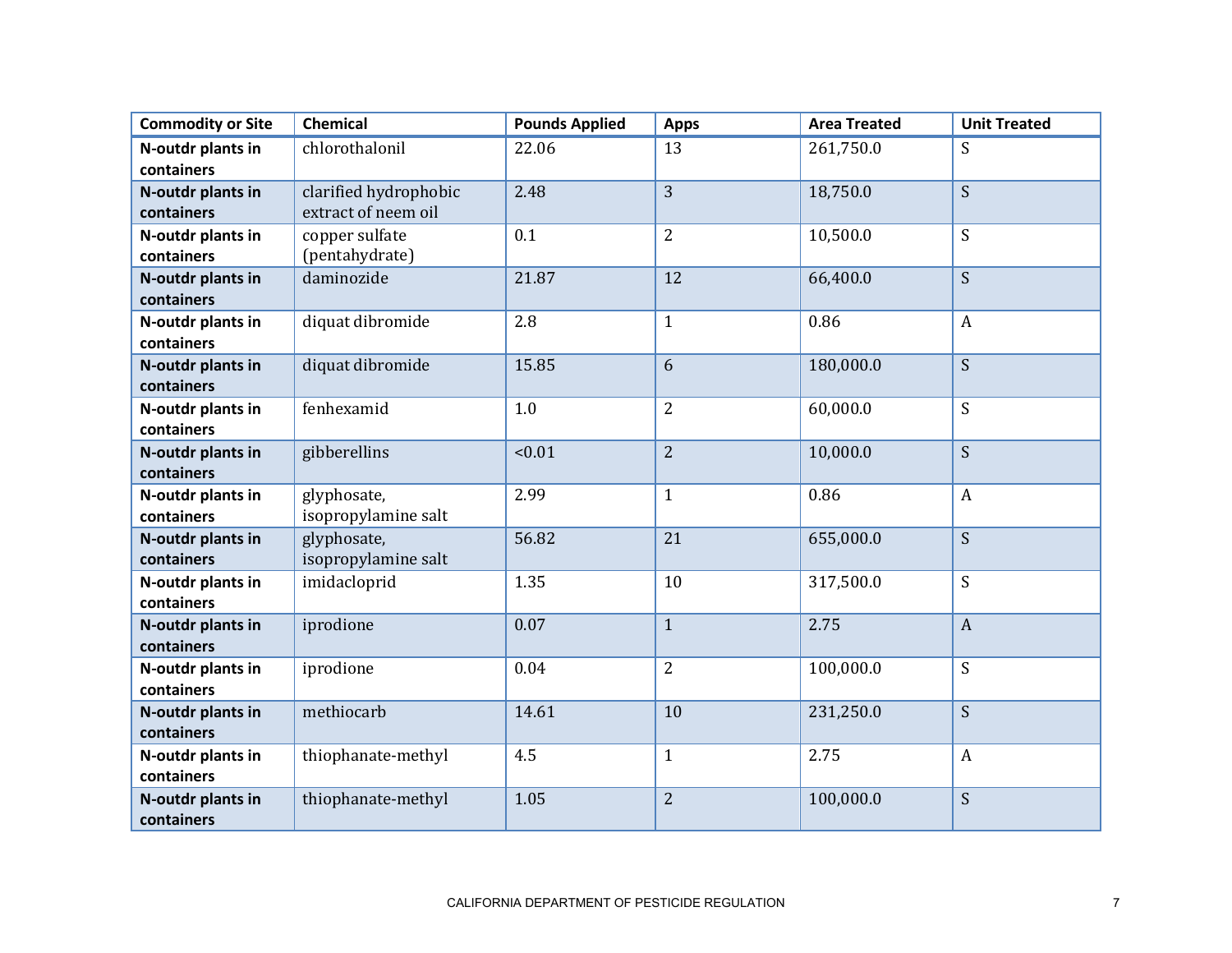| <b>Commodity or Site</b>          | <b>Chemical</b>                            | <b>Pounds Applied</b> | <b>Apps</b> | <b>Area Treated</b> | <b>Unit Treated</b> |
|-----------------------------------|--------------------------------------------|-----------------------|-------------|---------------------|---------------------|
| <b>Rights of way</b>              | aminopyralid,                              | 1.49                  | N/A         | N/A                 | N/A                 |
|                                   | triisopropanolamine salt                   |                       |             |                     |                     |
| <b>Rights of way</b>              | benzoic acid                               | 1.75                  | N/A         | N/A                 | N/A                 |
| <b>Rights of way</b>              | chlorsulfuron                              | 4.69                  | N/A         | N/A                 | N/A                 |
| <b>Rights of way</b>              | dimethyl alkyl tertiary<br>amines          | 1.91                  | N/A         | N/A                 | N/A                 |
| <b>Rights of way</b>              | glyphosate,<br>isopropylamine salt         | 20.28                 | N/A         | N/A                 | N/A                 |
| <b>Rights of way</b>              | glyphosate, potassium salt                 | 223.43                | N/A         | N/A                 | N/A                 |
| <b>Rights of way</b>              | indaziflam                                 | 5.29                  | N/A         | N/A                 | N/A                 |
| <b>Rights of way</b>              | isopropylamine<br>dodecylbenzene sulfonate | 0.12                  | N/A         | N/A                 | N/A                 |
| <b>Rights of way</b>              | methylated soybean oil                     | 64.85                 | N/A         | N/A                 | N/A                 |
| <b>Rights of way</b>              | mineral oil                                | 3.39                  | N/A         | N/A                 | N/A                 |
| <b>Rights of way</b>              | petroleum oil, paraffin<br>based           | 20.32                 | N/A         | N/A                 | N/A                 |
| <b>Rights of way</b>              | polyoxyethylene sorbitan<br>monooleate     | 0.5                   | N/A         | N/A                 | N/A                 |
| <b>Rights of way</b>              | polyoxyethylene sorbitan<br>trioleate      | 3.29                  | N/A         | N/A                 | N/A                 |
| <b>Rights of way</b>              | soybean oil                                | 73.93                 | N/A         | N/A                 | N/A                 |
| <b>Rights of way</b>              | sulfometuron-methyl                        | 0.05                  | N/A         | N/A                 | N/A                 |
| <b>Rights of way</b>              | triclopyr, butoxyethyl<br>ester            | 9.99                  | N/A         | N/A                 | N/A                 |
| <b>Rights of way</b>              | triclopyr, triethylamine<br>salt           | 0.19                  | N/A         | N/A                 | N/A                 |
| Soil                              | 1,3-dichloropropene                        | 92,455.55             | 36          | 357.2               | $\boldsymbol{A}$    |
| fumigation/preplant               |                                            |                       |             |                     |                     |
| Soil                              | metam-sodium                               | 21,907.36             | 14          | 69.0                | $\boldsymbol{A}$    |
| fumigation/preplant               |                                            |                       |             |                     |                     |
| <b>Structural pest</b><br>control | abamectin                                  | < 0.01                | N/A         | N/A                 | N/A                 |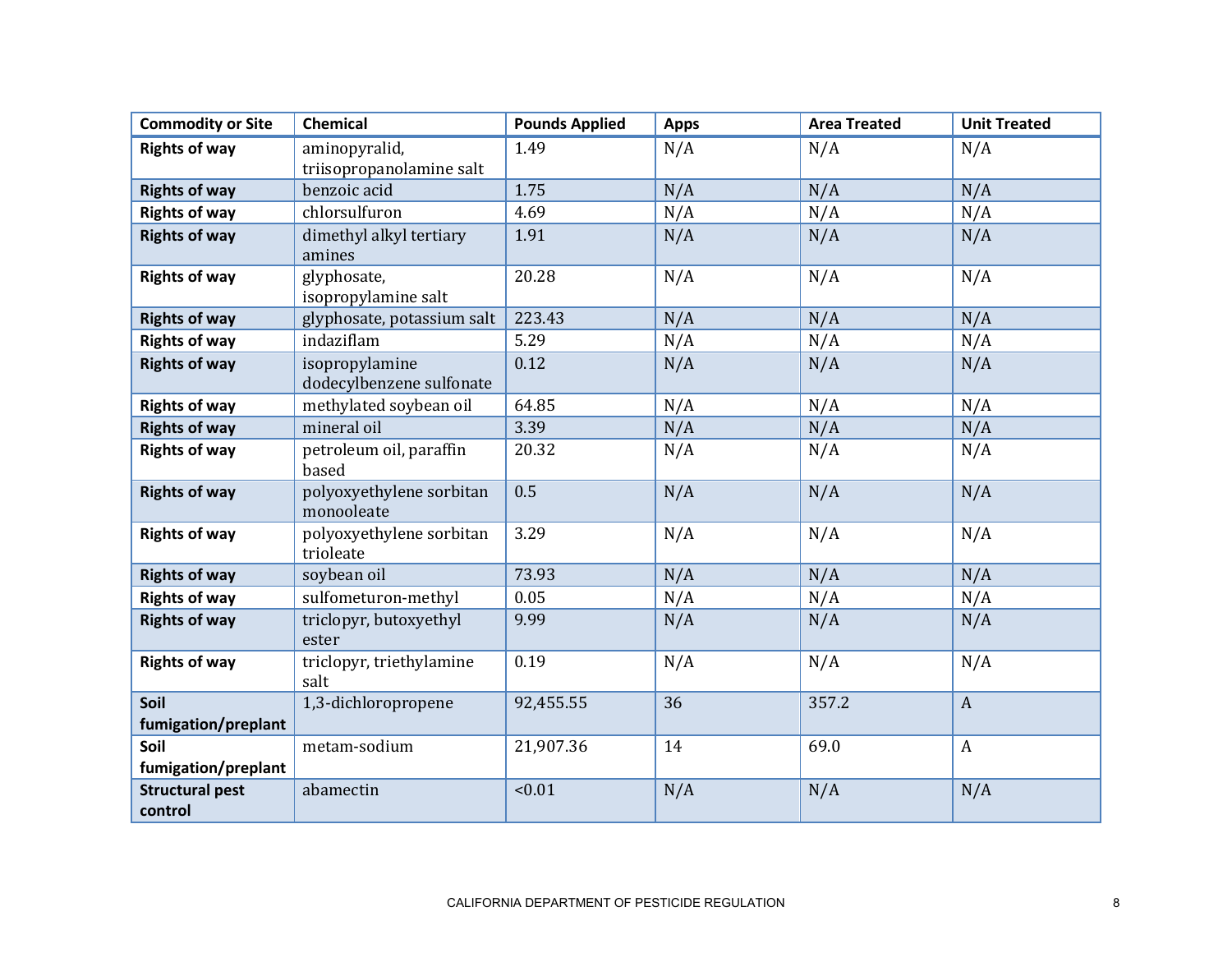| <b>Commodity or Site</b> | <b>Chemical</b>          | <b>Pounds Applied</b> | <b>Apps</b> | <b>Area Treated</b> | <b>Unit Treated</b> |
|--------------------------|--------------------------|-----------------------|-------------|---------------------|---------------------|
| <b>Structural pest</b>   | abamectin, other related | < 0.01                | N/A         | N/A                 | N/A                 |
| control                  |                          |                       |             |                     |                     |
| <b>Structural pest</b>   | bifenthrin               | 26.87                 | N/A         | N/A                 | N/A                 |
| control                  |                          |                       |             |                     |                     |
| <b>Structural pest</b>   | borax                    | 0.09                  | N/A         | N/A                 | N/A                 |
| control                  |                          |                       |             |                     |                     |
| <b>Structural pest</b>   | boric acid               | 45.49                 | N/A         | N/A                 | N/A                 |
| control                  |                          |                       |             |                     |                     |
| <b>Structural pest</b>   | brodifacoum              | < 0.01                | N/A         | N/A                 | N/A                 |
| control                  |                          |                       |             |                     |                     |
| <b>Structural pest</b>   | bromadiolone             | 0.15                  | N/A         | N/A                 | N/A                 |
| control                  |                          |                       |             |                     |                     |
| <b>Structural pest</b>   | chlorfenapyr             | 0.73                  | N/A         | N/A                 | N/A                 |
| control                  |                          |                       |             |                     |                     |
| <b>Structural pest</b>   | cholecalciferol          | 0.01                  | N/A         | N/A                 | N/A                 |
| control                  |                          |                       |             |                     |                     |
| <b>Structural pest</b>   | cyfluthrin               | 24.29                 | N/A         | N/A                 | N/A                 |
| control                  |                          |                       |             |                     |                     |
| <b>Structural pest</b>   | beta-cyfluthrin          | 0.47                  | N/A         | N/A                 | N/A                 |
| control                  |                          |                       |             |                     |                     |
| <b>Structural pest</b>   | cypermethrin             | 0.02                  | N/A         | N/A                 | N/A                 |
| control                  |                          |                       |             |                     |                     |
| <b>Structural pest</b>   | deltamethrin             | 0.3                   | N/A         | N/A                 | N/A                 |
| control                  |                          |                       |             |                     |                     |
| <b>Structural pest</b>   | diatomaceous earth       | 3.16                  | N/A         | N/A                 | N/A                 |
| control                  |                          |                       |             |                     |                     |
| <b>Structural pest</b>   | difethialone             | < 0.01                | N/A         | N/A                 | N/A                 |
| control                  |                          |                       |             |                     |                     |
| <b>Structural pest</b>   | diflubenzuron            | < 0.01                | N/A         | N/A                 | N/A                 |
| control                  |                          |                       |             |                     |                     |
| <b>Structural pest</b>   | dinotefuran              | 0.47                  | N/A         | N/A                 | N/A                 |
| control                  |                          |                       |             |                     |                     |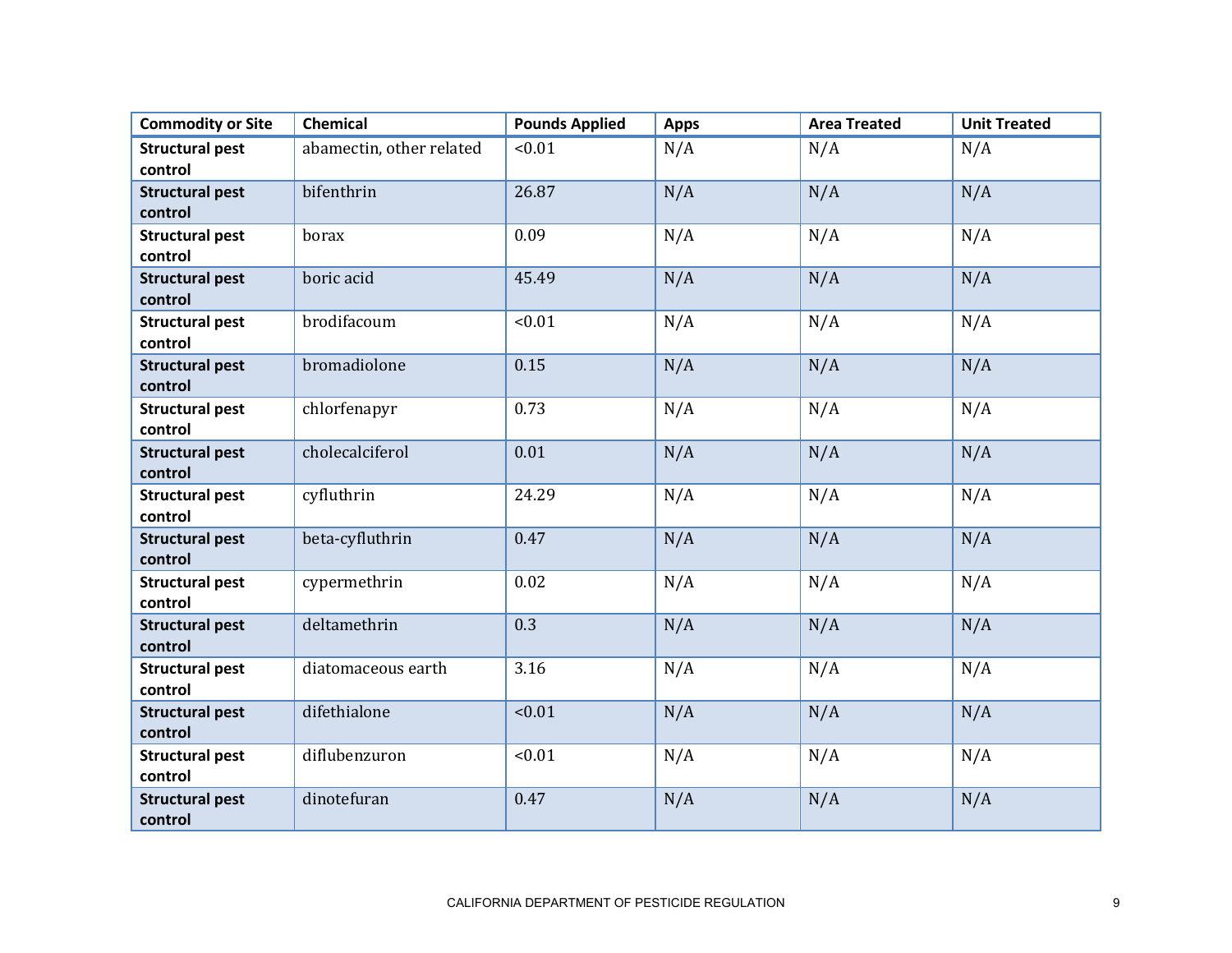| <b>Commodity or Site</b>          | <b>Chemical</b>           | <b>Pounds Applied</b> | <b>Apps</b> | <b>Area Treated</b> | <b>Unit Treated</b> |
|-----------------------------------|---------------------------|-----------------------|-------------|---------------------|---------------------|
| <b>Structural pest</b>            | disodium octaborate       | 222.44                | N/A         | N/A                 | N/A                 |
| control                           | tetrahydrate              |                       |             |                     |                     |
| <b>Structural pest</b>            | fipronil                  | 3.39                  | N/A         | N/A                 | N/A                 |
| control                           |                           |                       |             |                     |                     |
| <b>Structural pest</b><br>control | hydroprene                | 0.38                  | N/A         | N/A                 | N/A                 |
|                                   |                           | 1.87                  |             | N/A                 | N/A                 |
| <b>Structural pest</b><br>control | imidacloprid              |                       | N/A         |                     |                     |
| <b>Structural pest</b>            | indoxacarb                | 0.07                  | N/A         | N/A                 | N/A                 |
| control                           |                           |                       |             |                     |                     |
| <b>Structural pest</b>            | iron phosphate            | 1.31                  | N/A         | N/A                 | N/A                 |
| control                           |                           |                       |             |                     |                     |
| <b>Structural pest</b>            | lambda-cyhalothrin        | 0.15                  | N/A         | N/A                 | N/A                 |
| control                           |                           |                       |             |                     |                     |
| <b>Structural pest</b>            | methoprene                | < 0.01                | N/A         | N/A                 | N/A                 |
| control                           |                           |                       |             |                     |                     |
| <b>Structural pest</b>            | s-methoprene              | 0.01                  | N/A         | N/A                 | N/A                 |
| control                           |                           |                       |             |                     |                     |
| <b>Structural pest</b>            | novaluron                 | 0.03                  | N/A         | N/A                 | N/A                 |
| control                           |                           |                       |             |                     |                     |
| <b>Structural pest</b>            | noviflumuron              | 0.07                  | N/A         | N/A                 | N/A                 |
| control                           |                           |                       |             |                     |                     |
| <b>Structural pest</b>            | n-octyl bicycloheptene    | 0.3                   | N/A         | N/A                 | N/A                 |
| control                           | dicarboximide             |                       |             |                     |                     |
| <b>Structural pest</b>            | permethrin                | 0.43                  | N/A         | N/A                 | N/A                 |
| control                           |                           |                       |             |                     |                     |
| <b>Structural pest</b>            | permethrin, other related | < 0.01                | N/A         | N/A                 | N/A                 |
| control                           |                           |                       |             |                     |                     |
| <b>Structural pest</b>            | phenothrin                | 0.06                  | N/A         | N/A                 | N/A                 |
| control                           |                           |                       |             |                     |                     |
| <b>Structural pest</b>            | phenylethyl propionate    | 0.05                  | N/A         | N/A                 | N/A                 |
| control                           |                           |                       |             |                     |                     |